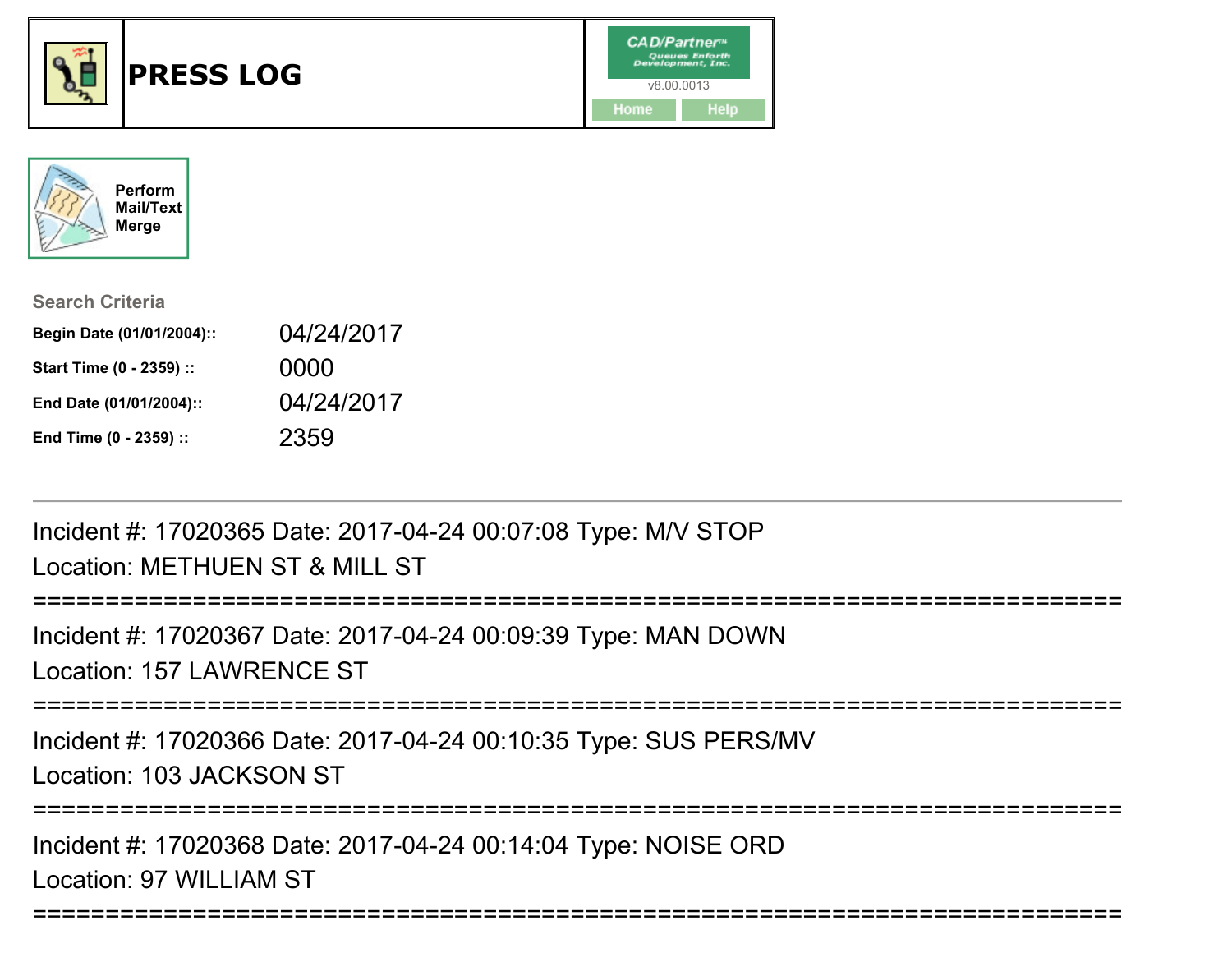Incident #: 17020369 Date: 2017-04-24 00:21:37 Type: NOISE ORDLocation: 32 BERKELEY ST

===========================================================================

Incident #: 17020370 Date: 2017-04-24 00:39:53 Type: NOISE ORDLocation: 34 DOYLE ST

===========================================================================

Incident #: 17020371 Date: 2017-04-24 00:41:00 Type: SUS PERS/MVLocation: 121 UNION ST

===========================================================================

Incident #: 17020372 Date: 2017-04-24 00:45:35 Type: DOMESTIC/PROGLocation: 185 BAILEY ST FL 1

===========================================================================

Incident #: 17020373 Date: 2017-04-24 00:47:21 Type: DOMESTIC/PROGLocation: 125 HAVERHILL ST

===========================================================================

Incident #: 17020374 Date: 2017-04-24 00:54:56 Type: HIT & RUN M/VLocation: TOW / 27 LORING ST

===========================================================================

Incident #: 17020375 Date: 2017-04-24 01:01:11 Type: GUN CALLLocation: ARREST/TOW DON PEDRO / 118 S UNION ST

===========================================================================

Incident #: 17020376 Date: 2017-04-24 01:37:18 Type: M/V STOP

Location: BRADFORD ST & HAMPSHIRE ST

**===============** 

Incident #: 17020377 Date: 2017-04-24 01:49:31 Type: TOW OF M/VLocation: TRESPASS / 55 BRADFORD ST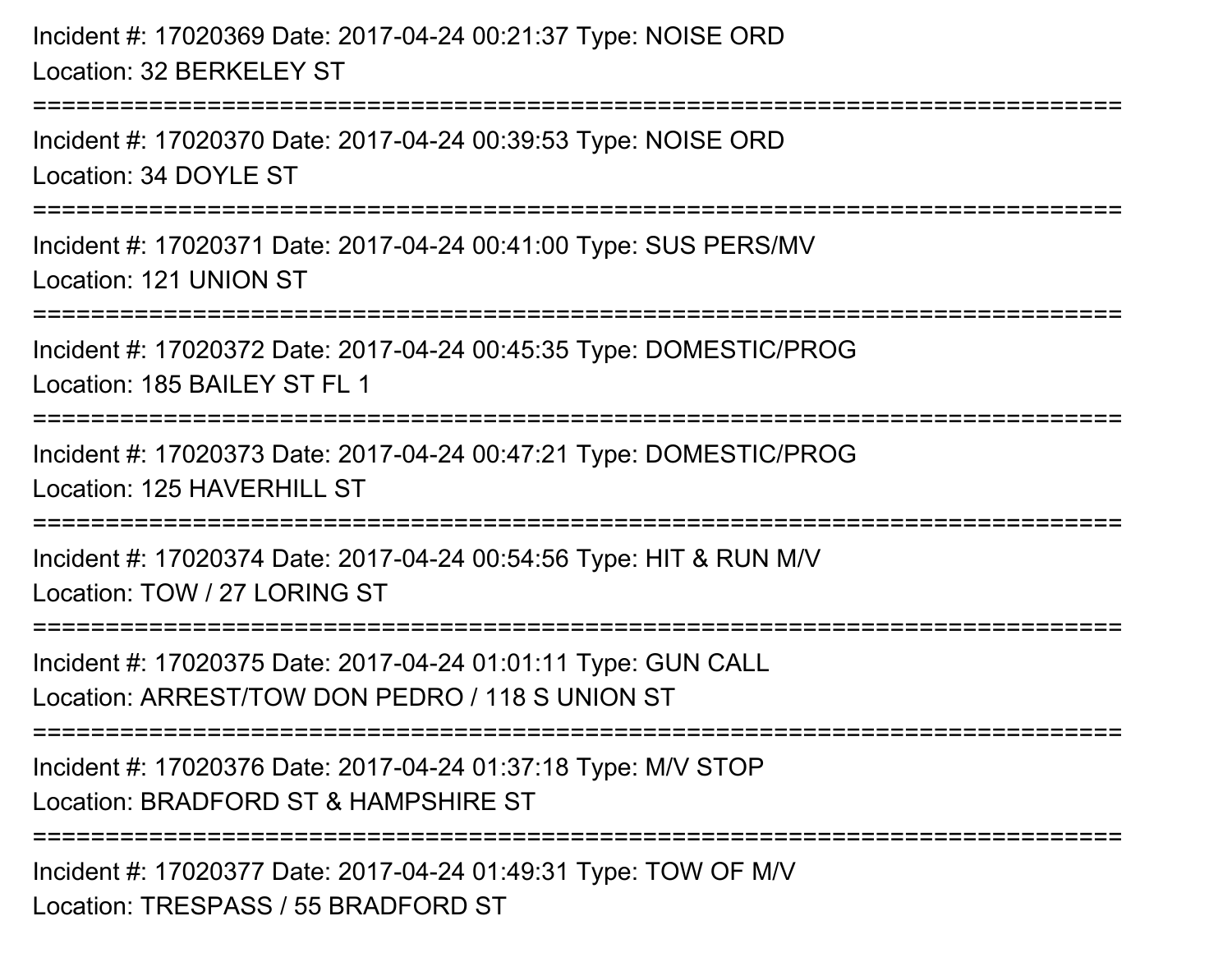Incident #: 17020378 Date: 2017-04-24 02:07:04 Type: BUILDING CHKLocation: 127 PARKER ST

 $\mathcal{L}$   $\mathcal{L}$   $\mathcal{L}$   $\mathcal{L}$   $\mathcal{L}$   $\mathcal{L}$   $\mathcal{L}$   $\mathcal{L}$   $\mathcal{L}$   $\mathcal{L}$   $\mathcal{L}$   $\mathcal{L}$   $\mathcal{L}$   $\mathcal{L}$   $\mathcal{L}$   $\mathcal{L}$   $\mathcal{L}$   $\mathcal{L}$   $\mathcal{L}$   $\mathcal{L}$   $\mathcal{L}$   $\mathcal{L}$   $\mathcal{L}$   $\mathcal{L}$   $\mathcal{$ 

===========================================================================Incident #: 17020379 Date: 2017-04-24 02:10:19 Type: M/V STOPLocation: PARKER ST & SPRINGFIELD ST===========================================================================Incident #: 17020380 Date: 2017-04-24 02:16:02 Type: UNWANTEDGUESTLocation: 198 PARK ST #1===========================================================================Incident #: 17020381 Date: 2017-04-24 02:29:27 Type: M/V STOPLocation: ALDER ST & LAWRENCE ST ===========================================================================Incident #: 17020382 Date: 2017-04-24 02:55:18 Type: M/V STOPLocation: ANDOVER ST & STATE ST===========================================================================Incident #: 17020383 Date: 2017-04-24 02:56:54 Type: M/V STOPLocation: BROADWAY & CROSS ST===========================================================================Incident #: 17020384 Date: 2017-04-24 02:58:16 Type: BUILDING CHKLocation: TENARES GROCERY / 64 BERKELEY ST===========================================================================Incident #: 17020385 Date: 2017-04-24 03:00:51 Type: M/V STOPLocation: HAMPSHIRE ST & LOWELL ST===========================================================================Incident #: 17020386 Date: 2017-04-24 03:09:34 Type: M/V STOP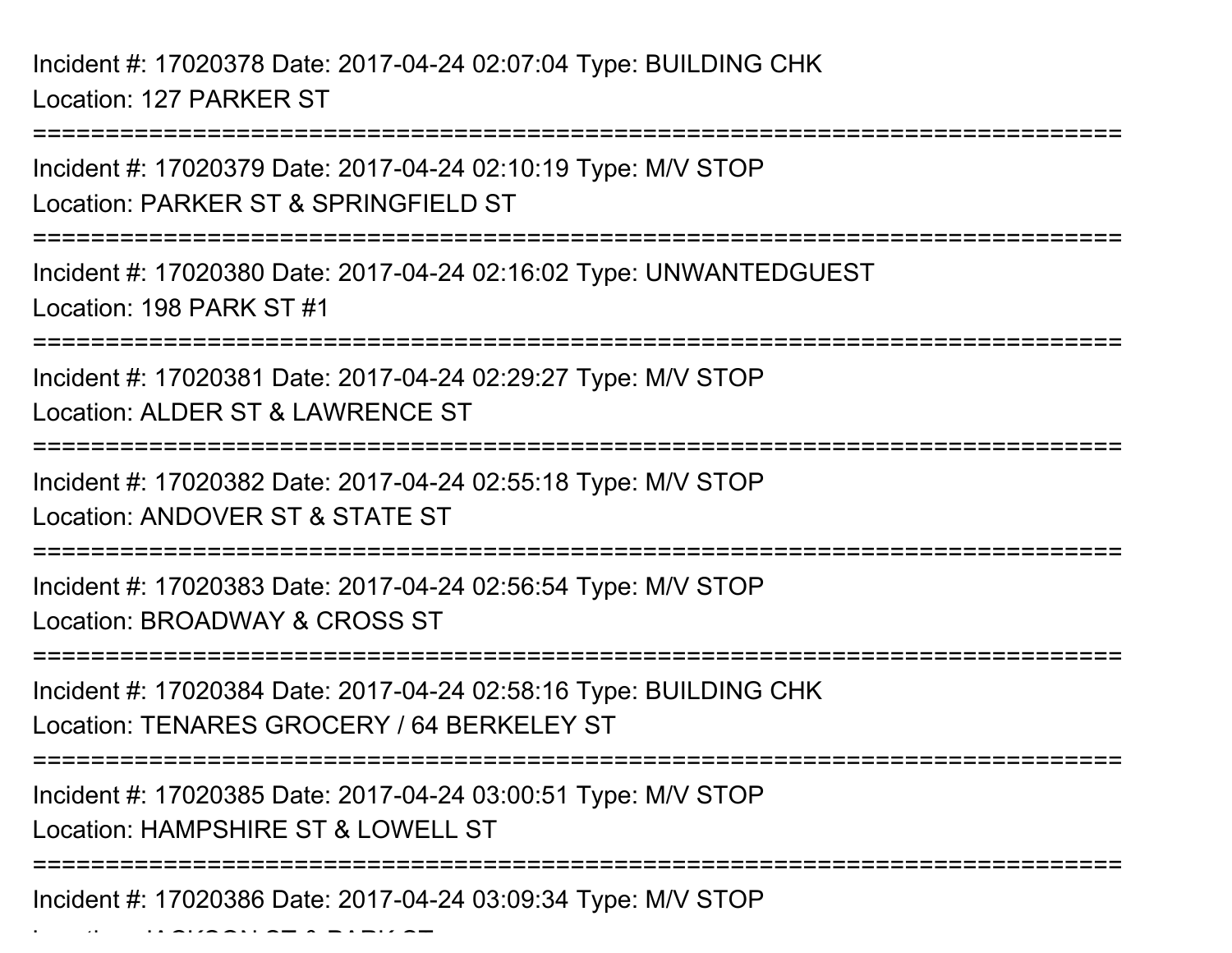Incident #: 17020387 Date: 2017-04-24 03:58:11 Type: M/V STOPLocation: ESSEX ST & UNION ST

===========================================================================

Incident #: 17020388 Date: 2017-04-24 04:00:22 Type: M/V STOPLocation: MANCHESTER ST & WEST ST

===========================================================================

Incident #: 17020389 Date: 2017-04-24 04:31:45 Type: BUILDING CHKLocation: CVS PHARMACY / 266 BROADWAY

===========================================================================

Incident #: 17020390 Date: 2017-04-24 04:40:52 Type: BUILDING CHKLocation: MOCA MULTISERVICES / 31 KNOX ST

===========================================================================

Incident #: 17020391 Date: 2017-04-24 05:34:23 Type: CK WELL BEINGLocation: CENTRAL BRIDGE / 0 MERRIMACK ST

===========================================================================

Incident #: 17020392 Date: 2017-04-24 06:24:20 Type: M/V STOP

Location: S BROADWAY & WEARE ST

===========================================================================

Incident #: 17020393 Date: 2017-04-24 07:02:48 Type: DISTURBANCELocation: BROADWAY & LOWELL ST

===========================================================================

===========================================================================

Incident #: 17020394 Date: 2017-04-24 07:14:23 Type: M/V STOP

Location: HAMPSHIRE ST & HAVERHILL ST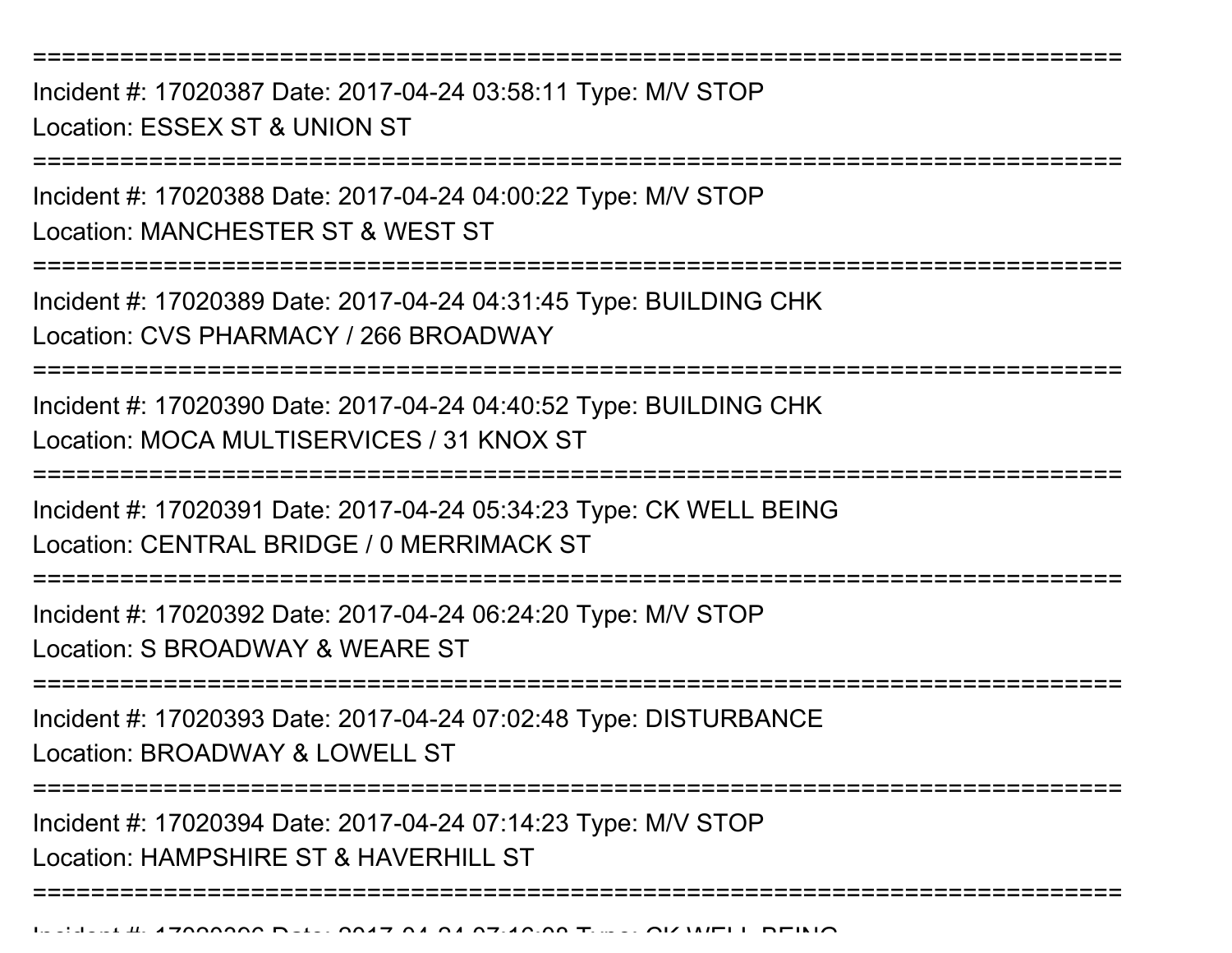# Location: HERITAGE PARK / JACKSON ST & METHUEN ST===========================================================================Incident #: 17020395 Date: 2017-04-24 07:17:53 Type: M/V STOPLocation: BROADWAY & HAVERHILL ST ===========================================================================Incident #: 17020397 Date: 2017-04-24 07:23:04 Type: PARK & WALKLocation: BROADWAY & HAVERHILL ST ===========================================================================Incident #: 17020398 Date: 2017-04-24 07:41:56 Type: CLOSE STREETLocation: AMHERST ST & COPLEY ST ===========================================================================Incident #: 17020399 Date: 2017-04-24 07:44:30 Type: M/V STOPLocation: NEWTON ST & SHATTUCK ST===========================================================================Incident #: 17020400 Date: 2017-04-24 07:54:10 Type: FIGHTLocation: RT 28 & R95 SOUTH===========================================================================Incident #: 17020401 Date: 2017-04-24 07:59:17 Type: M/V STOPLocation: BEACON ST & MT VERNON ST===========================================================================Incident #: 17020402 Date: 2017-04-24 08:07:44 Type: M/V STOPLocation: KENNETH ST & S BROADWAY==================== Incident #: 17020403 Date: 2017-04-24 08:09:24 Type: LOST PROPERTYLocation: 34 HAVERHILL ST

===========================================================================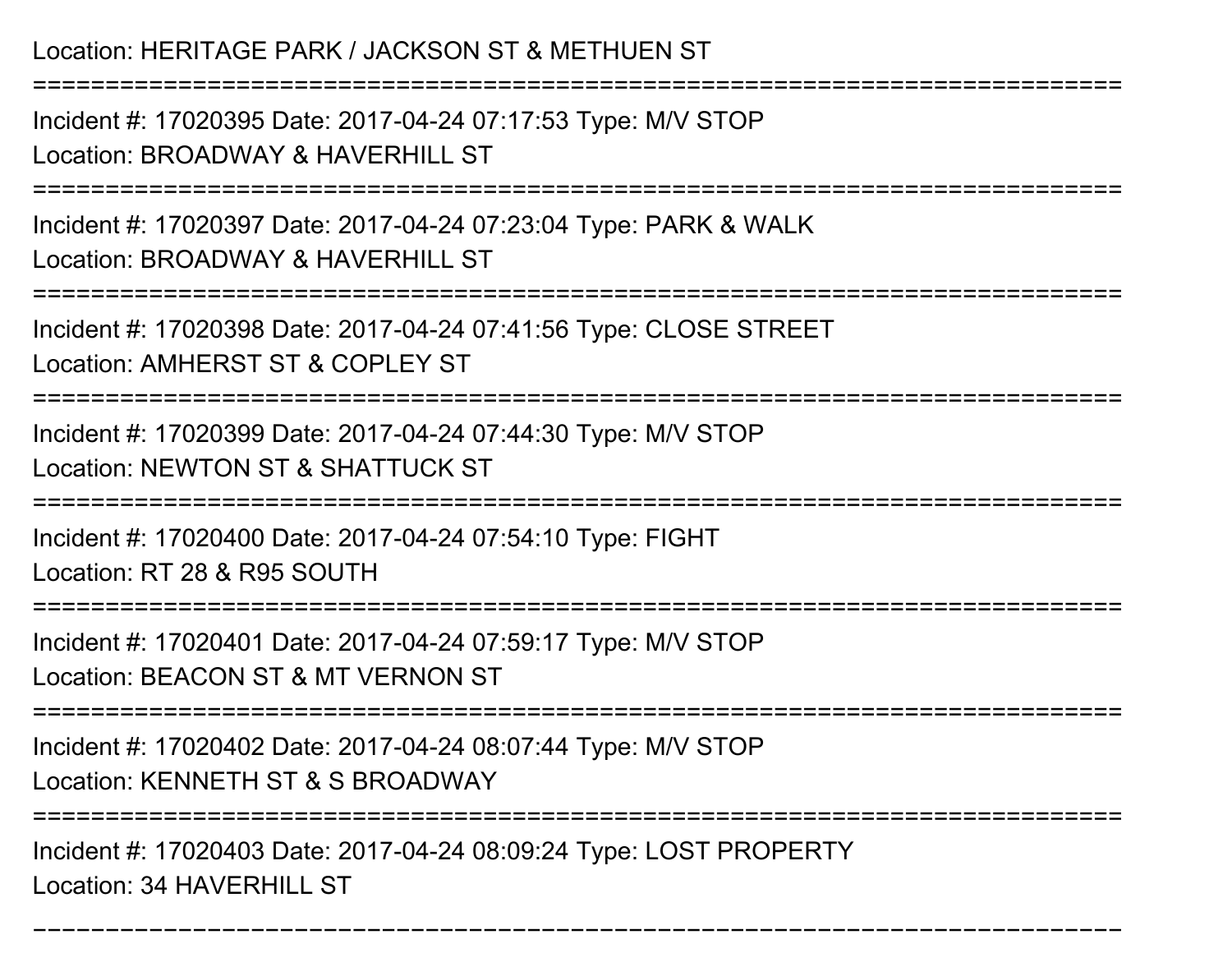Incident #: 17020404 Date: 2017-04-24 08:11:14 Type: ALARMSLocation: 276 ESSEX ST

================

Incident #: 17020405 Date: 2017-04-24 08:11:19 Type: ALARM/BURGLocation: MARTINEZ RESIDENCE / 917 ESSEX ST===========================================================================Incident #: 17020406 Date: 2017-04-24 08:15:22 Type: GUN CALLLocation: MAPLE ST & WHITE ST===========================================================================Incident #: 17020407 Date: 2017-04-24 08:19:48 Type: M/V STOPLocation: 205 BROADWAY===========================================================================Incident #: 17020408 Date: 2017-04-24 08:21:05 Type: STOL/MV/PASLocation: BROOKFIELD ST & FARLEY ST===========================================================================Incident #: 17020409 Date: 2017-04-24 09:09:36 Type: HIT & RUN PEDLocation: 300 ESSEX ST===========================================================================Incident #: 17020410 Date: 2017-04-24 09:10:31 Type: CK WELL BEINGLocation: 6 GORHAM ST===========================================================================Incident #: 17020411 Date: 2017-04-24 09:15:49 Type: TRESPASSINGLocation: 572 ESSEX ST================== Incident #: 17020413 Date: 2017-04-24 09:23:23 Type: NOTIFICATIONLocation: 15 MELVIN ST #106 FL BLDG 10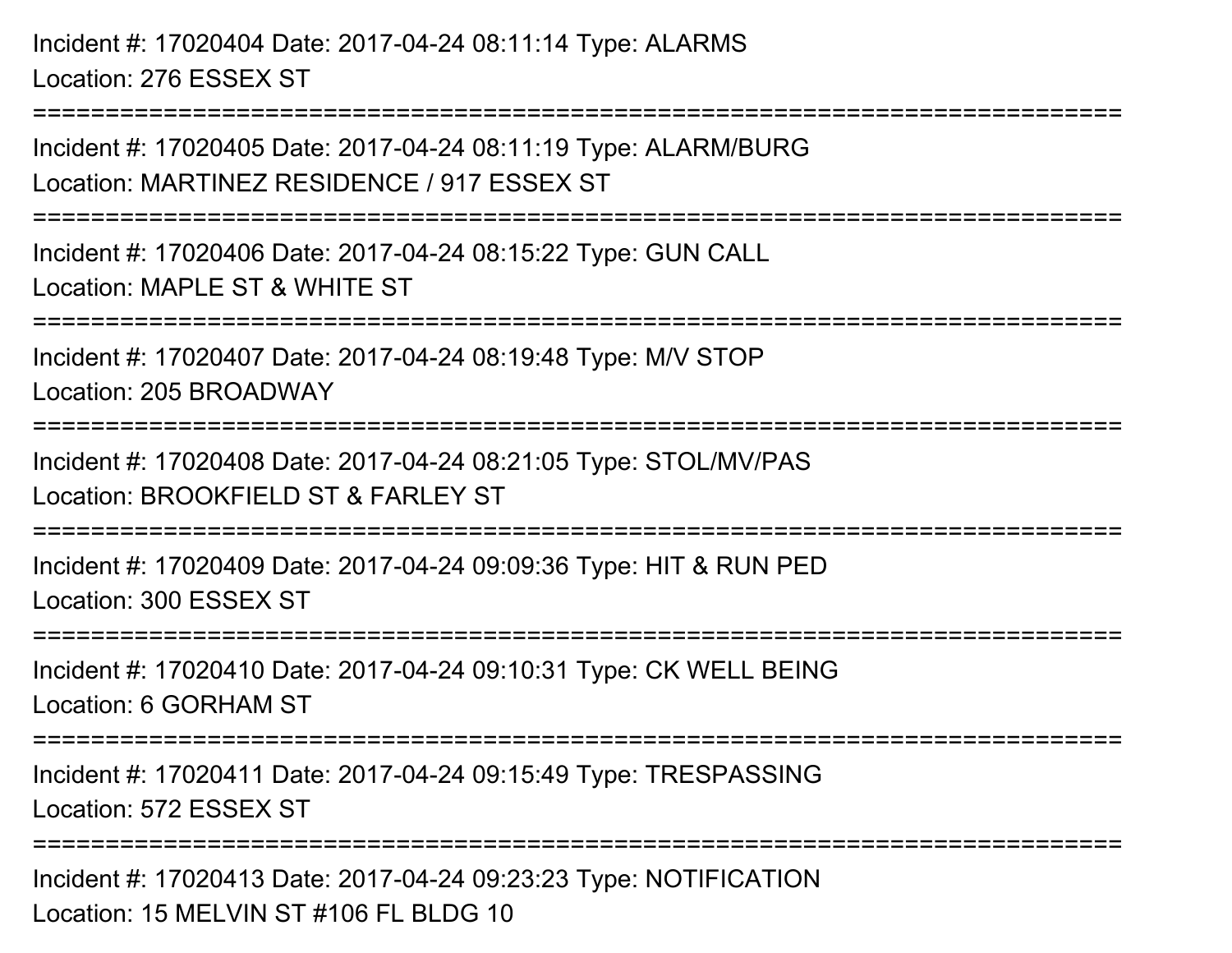Incident #: 17020412 Date: 2017-04-24 09:23:45 Type: PARK & WALKLocation: BRADFORD ST & BROADWAY

===========================================================================

===========================================================================

Incident #: 17020414 Date: 2017-04-24 09:25:28 Type: ALARM/BURGLocation: 234 HAMPSHIRE ST #UNIT B

===========================================================================

Incident #: 17020415 Date: 2017-04-24 09:35:44 Type: INVEST CONTLocation: GONZALEZ AUTO SALES / 4 MEDFORD

===========================================================================

Incident #: 17020416 Date: 2017-04-24 09:37:47 Type: CK WELL BEINGLocation: 92 BEACON ST #5

===========================================================================

Incident #: 17020417 Date: 2017-04-24 09:56:32 Type: ASSSIT OTHER PDLocation: 111 MAY ST

===========================================================================

Incident #: 17020418 Date: 2017-04-24 09:59:32 Type: M/V STOPLocation: LORING ST & SALEM ST

**=============** 

Incident #: 17020419 Date: 2017-04-24 10:00:56 Type: SPECIAL CHECKLocation: ALLEN ST & SUMMER ST

===========================================================================

Incident #: 17020422 Date: 2017-04-24 10:05:55 Type: SUS PERS/MVLocation: 190 ANDOVER ST

===========================================================================

Incident #: 17020420 Date: 2017-04-24 10:06:16 Type: M/V STOP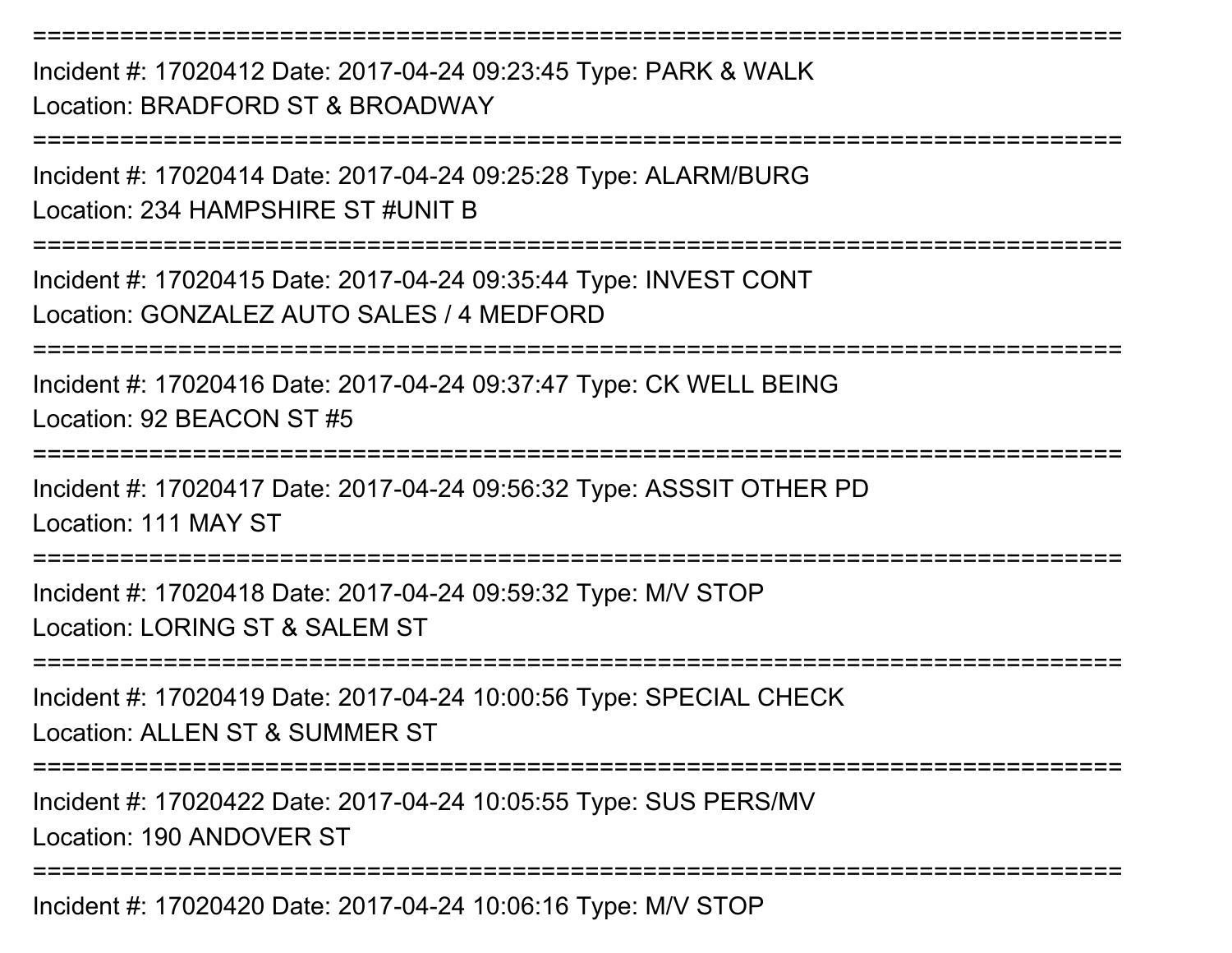Incident #: 17020421 Date: 2017-04-24 10:07:40 Type: ROBBERY UNARMLocation: OASIS ADULT HEALTH CENTER / 120 BROADWAY

===========================================================================

===========================================================================

Incident #: 17020423 Date: 2017-04-24 10:10:22 Type: PARK & WALKLocation: BRADFORD ST & BROADWAY

===========================================================================

Incident #: 17020424 Date: 2017-04-24 10:18:35 Type: M/V STOP

Location: GENERAL ST & UNION ST

===========================================================================

Incident #: 17020425 Date: 2017-04-24 10:29:24 Type: MEDIC SUPPORTLocation: 25 DRACUT ST FL 1ST

===========================================================================

Incident #: 17020426 Date: 2017-04-24 10:38:49 Type: AMBULANCE ASSSILocation: 183 PARKER ST

===========================================================================

Incident #: 17020427 Date: 2017-04-24 10:45:32 Type: M/V STOP

Location: 147 HAVERHILL ST

Incident #: 17020430 Date: 2017

===========================================================================

Incident #: 17020428 Date: 2017-04-24 10:59:25 Type: 911 HANG UP

Location: 40 LAWRENCE ST FL 4TH FL

===========================================================================

Incident #: 17020429 Date: 2017-04-24 11:02:28 Type: PARK & WALKLocation: S UNION ST & SAI FM ST

===========================================================================

<sup>04</sup> 24 11:03:04 Type: PARK & WALK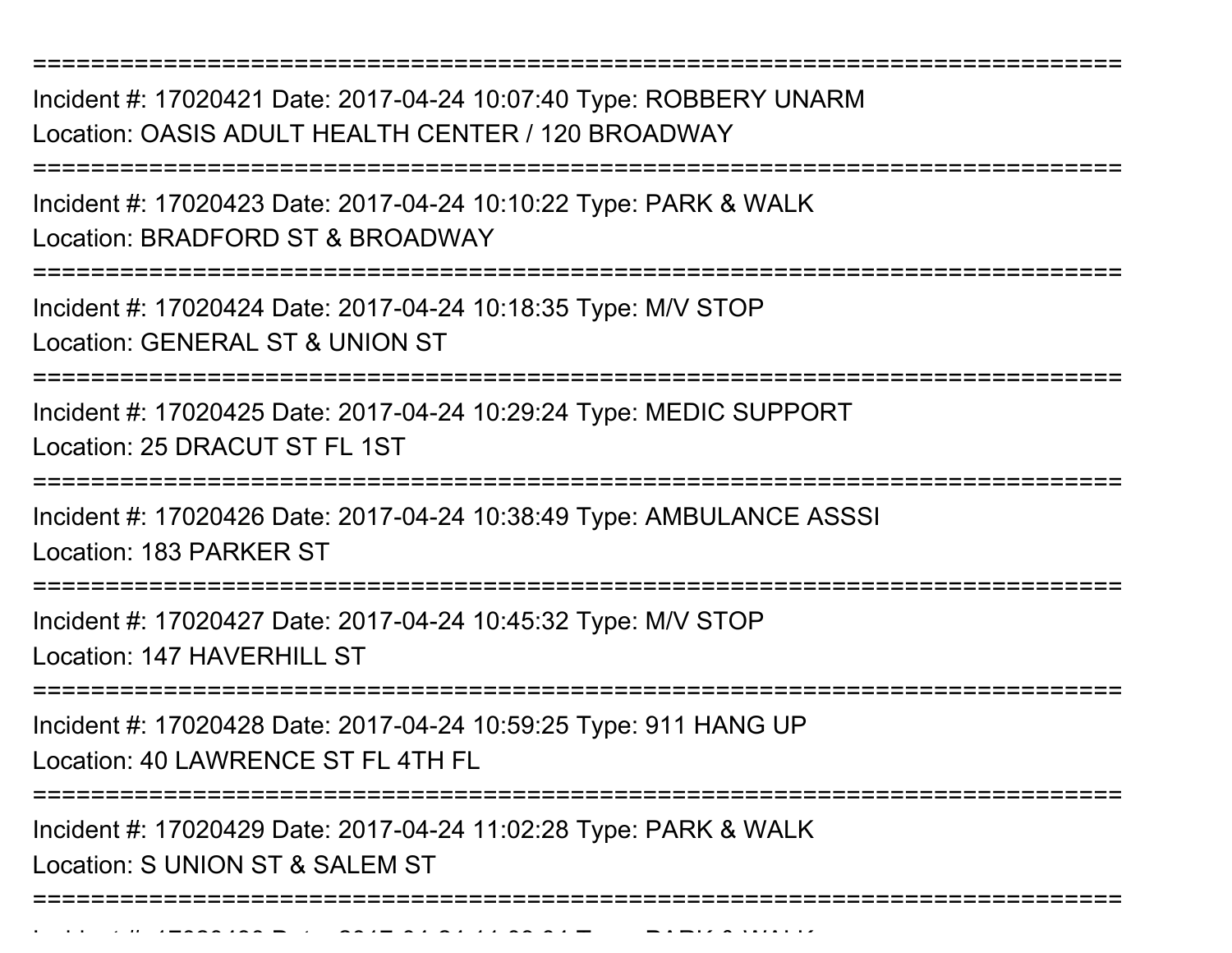#### Location: BRADFORD ST & BROADWAY

Incident #: 17020431 Date: 2017-04-24 11:25:40 Type: MEDIC SUPPORTLocation: 33 KENNETH ST FL 1ST

===========================================================================

===========================================================================

Incident #: 17020432 Date: 2017-04-24 11:36:47 Type: GENERAL SERVLocation: 123 CHESTER ST

===========================================================================

Incident #: 17020434 Date: 2017-04-24 11:36:57 Type: WARRANT SERVELocation: 16 KEMPTON CT

===========================================================================

Incident #: 17020433 Date: 2017-04-24 11:37:02 Type: M/V STOPLocation: 95 WILLIAM ST

===========================================================================

Incident #: 17020435 Date: 2017-04-24 12:02:18 Type: PARK & WALKLocation: BRADFORD ST & BROADWAY

**=================** 

Incident #: 17020436 Date: 2017-04-24 12:21:49 Type: LOST PROPERTYLocation: 143 BENNINGTON ST

===========================================================================

Incident #: 17020437 Date: 2017-04-24 12:23:38 Type: M/V STOPLocation: 63 BERKELEY ST

===========================================================================

Incident #: 17020438 Date: 2017-04-24 12:32:30 Type: M/V STOPLocation: JACKSON ST & SUMMER ST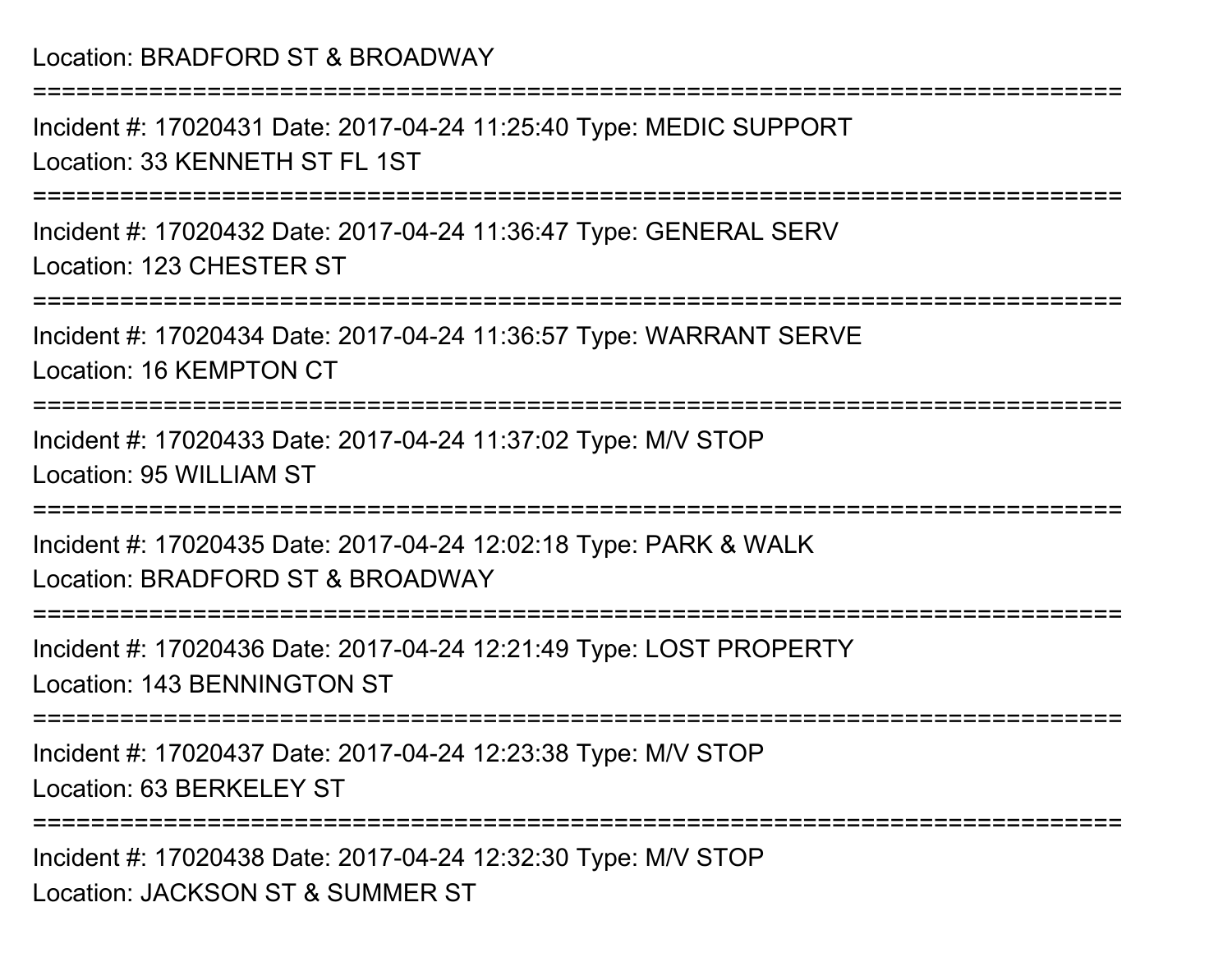Incident #: 17020439 Date: 2017-04-24 12:38:11 Type: M/V STOPLocation: BERKELEY ST

Incident #: 17020440 Date: 2017-04-24 12:42:19 Type: SPECIAL CHECKLocation: CANTON ST

===========================================================================

===========================================================================

Incident #: 17020441 Date: 2017-04-24 12:42:57 Type: AUTO ACC/NO PILocation: 9 DORCHESTER ST

===========================================================================

Incident #: 17020442 Date: 2017-04-24 12:45:27 Type: WARRANT SERVELocation: 101 S BOWDOIN ST

===========================================================================

Incident #: 17020443 Date: 2017-04-24 12:48:29 Type: INVESTIGATION

Location: 248 BROADWAY

===========================================================================

Incident #: 17020444 Date: 2017-04-24 13:02:58 Type: TRESPASSINGLocation: 368 BROADWAY

===========================================================================

Incident #: 17020445 Date: 2017-04-24 13:10:34 Type: M/V STOPLocation: 65 SALEM ST

===========================================================================

Incident #: 17020446 Date: 2017-04-24 13:17:41 Type: 209A/SERVE

Location: 40 SUMMER ST FL 1

===========================================================================

Incident #: 17020447 Date: 2017-04-24 13:22:12 Type: ANIMAL COMPL

Location: 244 MT VEDNON CT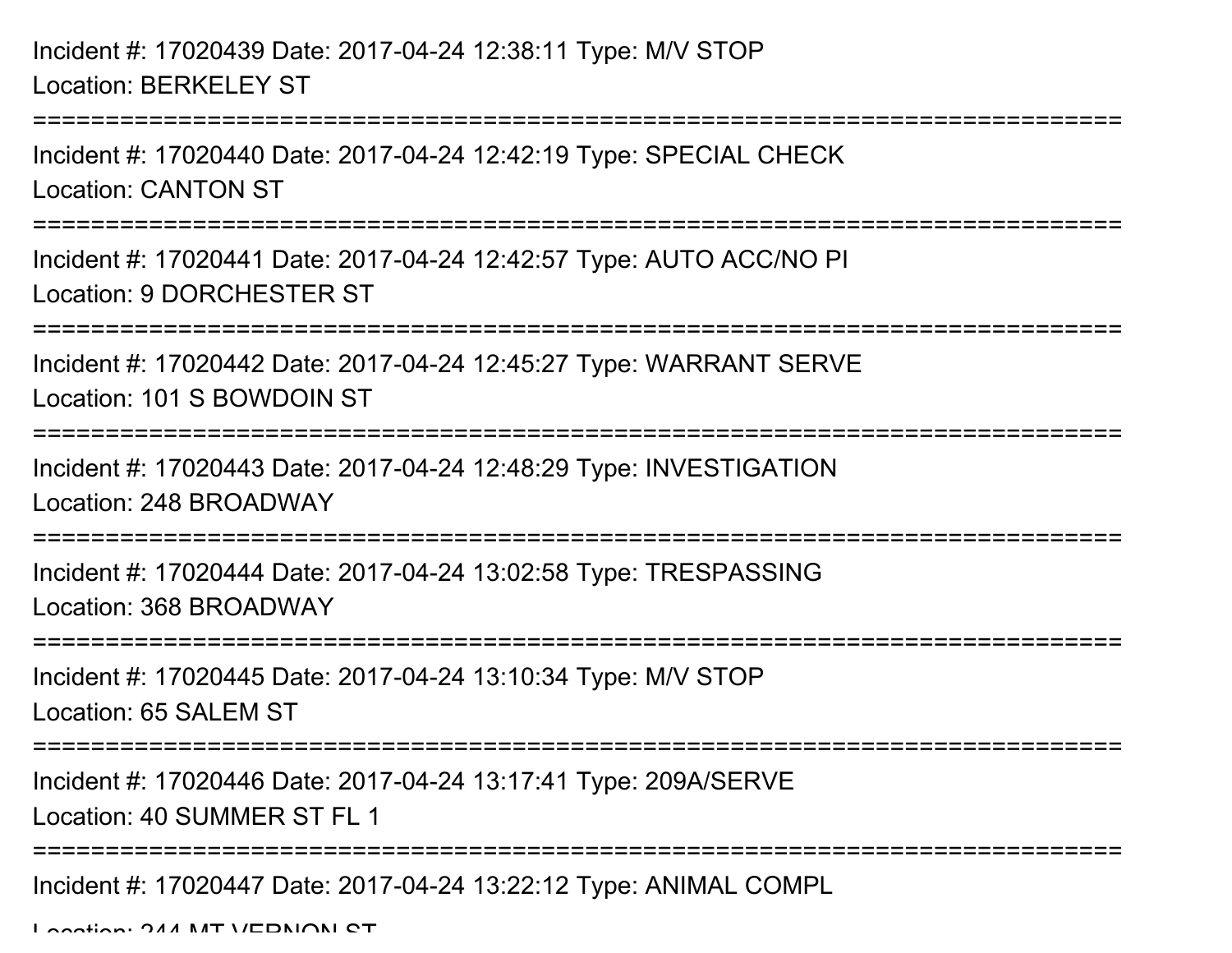Incident #: 17020448 Date: 2017-04-24 13:26:53 Type: KEEP PEACELocation: 185 BAILEY ST

===========================================================================

Incident #: 17020449 Date: 2017-04-24 13:55:27 Type: WARRANT SERVELocation: 15 BUNKERHILL ST

===========================================================================

Incident #: 17020450 Date: 2017-04-24 14:08:16 Type: M/V STOPLocation: MANCHESTER & MAY

===========================================================================

Incident #: 17020451 Date: 2017-04-24 14:40:14 Type: M/V STOPLocation: 671 ESSEX ST

===========================

Incident #: 17020452 Date: 2017-04-24 14:53:28 Type: MV/BLOCKINGLocation: OLIVER SCHOOL / 183 HAVERHILL ST

===========================================================================

Incident #: 17020453 Date: 2017-04-24 15:09:34 Type: LARCENY/PASTLocation: 322 LOWELL ST

====================

Incident #: 17020454 Date: 2017-04-24 15:14:08 Type: WARRANT SERVELocation: 383 HAVERHILL ST #31

===========================================================================

Incident #: 17020455 Date: 2017-04-24 15:18:27 Type: HIT & RUN M/VLocation: 12 METHUEN ST

===========================================================================

Incident #: 17020456 Date: 2017-04-24 15:25:30 Type: VIO CITY ORD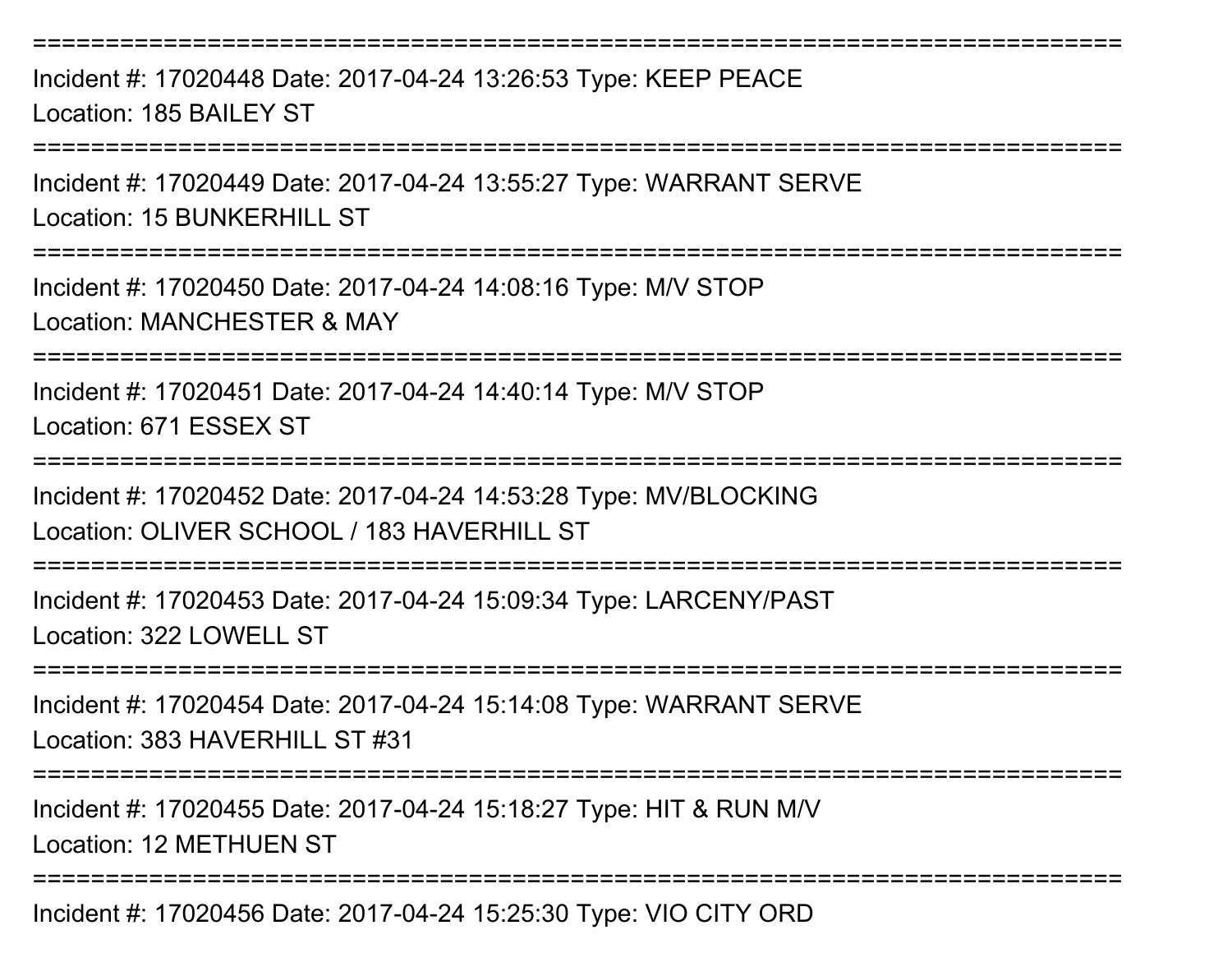===========================================================================Incident #: 17020457 Date: 2017-04-24 15:37:40 Type: MEDIC SUPPORTLocation: 950 ESSEX ST===========================================================================Incident #: 17020459 Date: 2017-04-24 15:44:19 Type: VIO CITY ORDLocation: 526 LOWELL ST===========================================================================Incident #: 17020458 Date: 2017-04-24 15:45:04 Type: AUTO ACC/NO PILocation: S UNION ST & WINTHROP AV===========================================================================Incident #: 17020460 Date: 2017-04-24 15:46:24 Type: AUTO ACC/NO PILocation: S UNION ST & WINTHROP AV============= Incident #: 17020461 Date: 2017-04-24 15:48:27 Type: M/V STOPLocation: LORING ST & SAI FM ST ===========================================================================Incident #: 17020462 Date: 2017-04-24 16:00:01 Type: INVEST CONTLocation: 25 MIDDLEBURY ST ===========================================================================Incident #: 17020463 Date: 2017-04-24 16:00:34 Type: M/V STOPLocation: GREENFIELD ST & LORING ST ===========================================================================Incident #: 17020464 Date: 2017-04-24 16:09:01 Type: MEDIC SUPPORT

===========================================================================

Location: AMESBURY ST & COMMON ST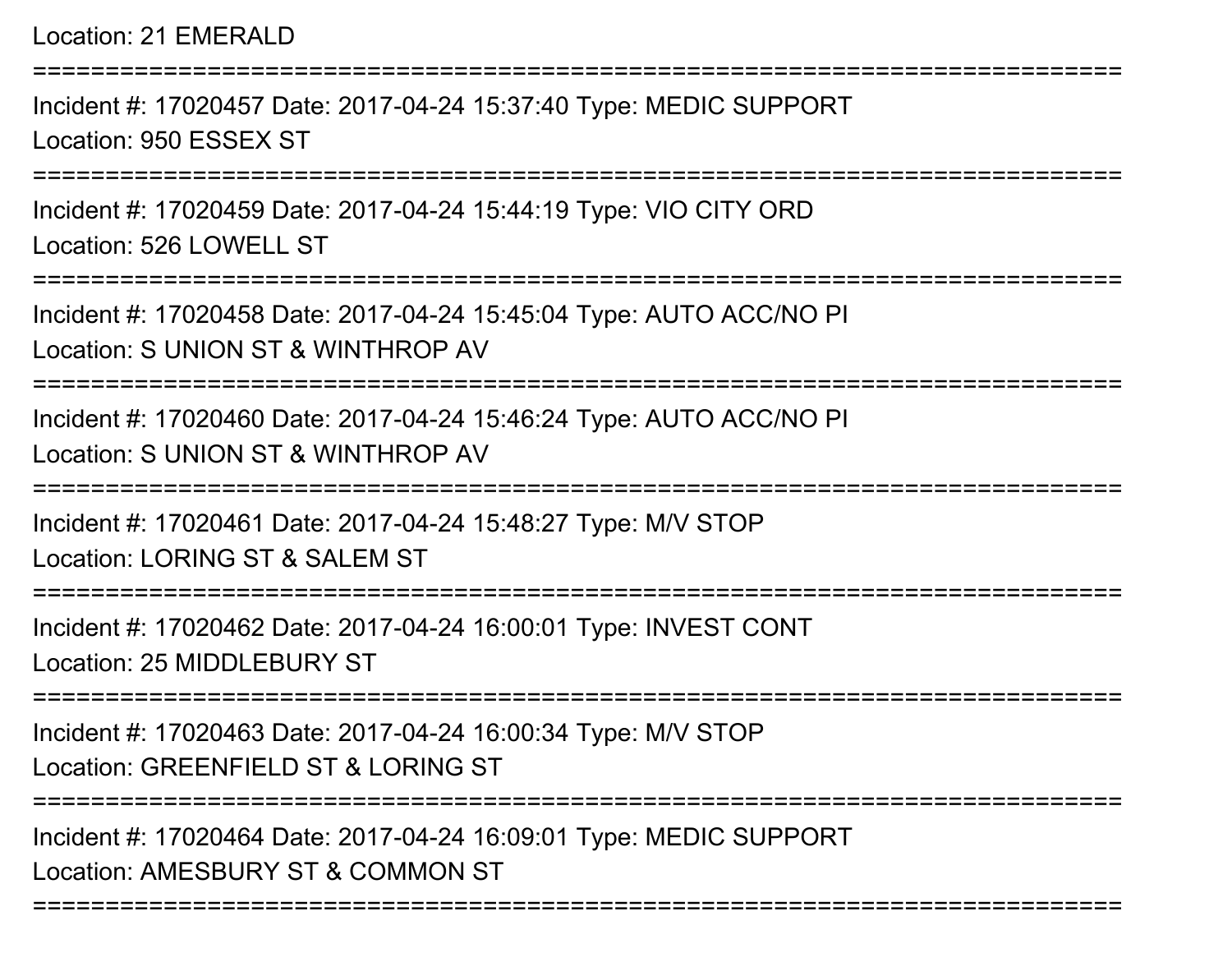Incident #: 17020466 Date: 2017-04-24 16:15:56 Type: DISTURBANCELocation: FARRAH FUNERAL HOME / 170 LAWRENCE ST

===========================================================================

===========================================================================

Incident #: 17020467 Date: 2017-04-24 16:16:06 Type: MEDIC SUPPORTLocation: HEAVENLY DONUTS / 262 ESSEX ST

===========================================================================

Incident #: 17020468 Date: 2017-04-24 16:18:32 Type: DRUG OVERDOSELocation: CENTRAL BRIDGE / 0 MERRIMACK ST

===========================================================================

Incident #: 17020469 Date: 2017-04-24 17:02:33 Type: MEDIC SUPPORTLocation: 127 HOWARD ST FL 2ND

===========================================================================

Incident #: 17020470 Date: 2017-04-24 17:16:16 Type: AUTO ACC/NO PILocation: 193 BRUCE ST

===========================================================================

Incident #: 17020471 Date: 2017-04-24 17:20:33 Type: WARRANT SERVELocation: 362 HAMPSHIRE ST

===========================================================================

Incident #: 17020472 Date: 2017-04-24 17:25:46 Type: M/V STOPLocation: MERRIMACK ST & PARKER ST

===========================================================================

Incident #: 17020473 Date: 2017-04-24 17:34:53 Type: DISTURBANCELocation: LAWRENCE GENERAL HOSPITAL / 1 GENERAL ST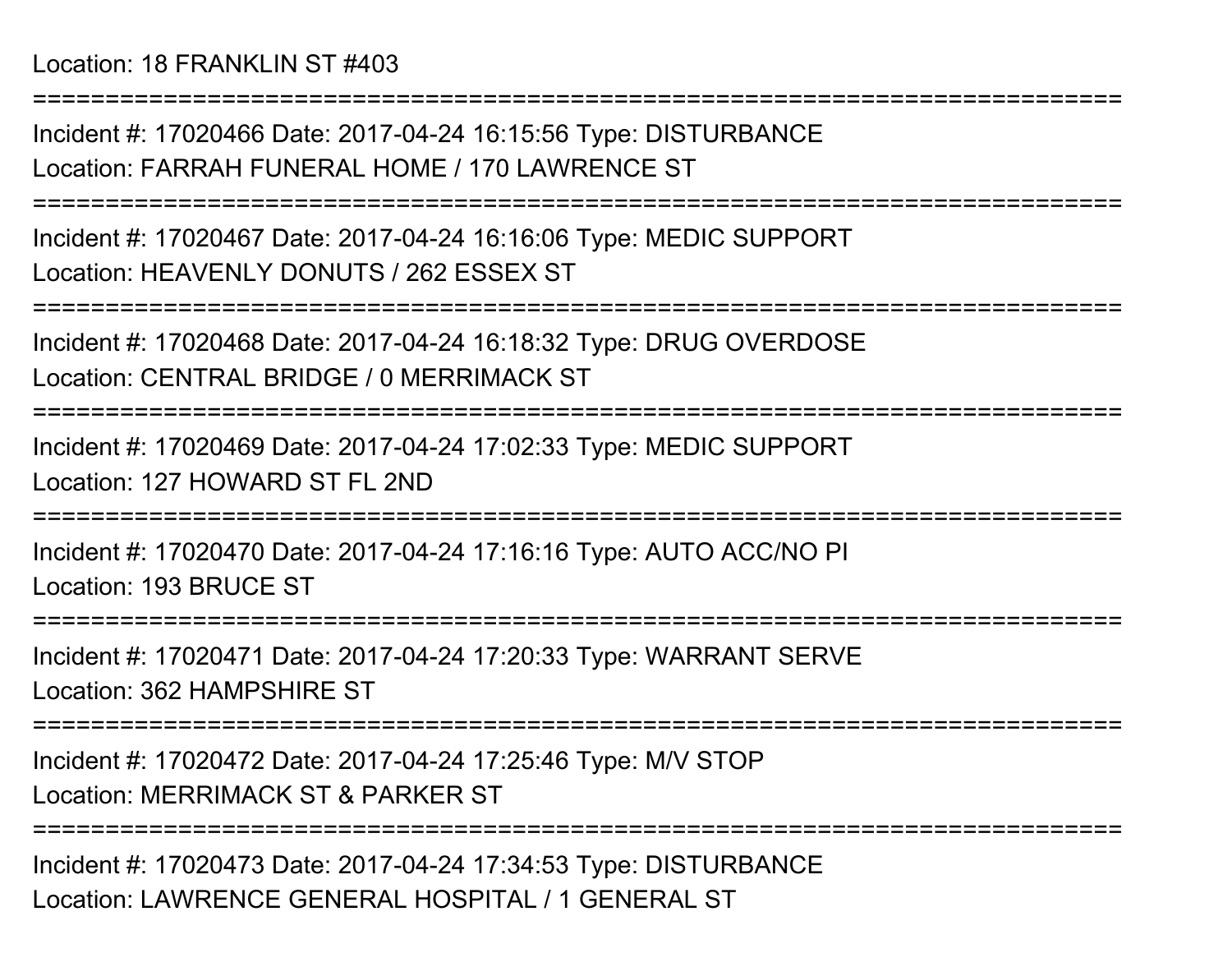## Incident #: 17020474 Date: 2017-04-24 17:35:51 Type: GENERAL SERVLocation: LAWRENCE GENERAL HOSPITAL / 1 GENERAL ST

===========================================================================Incident #: 17020475 Date: 2017-04-24 17:37:17 Type: UNWANTEDGUESTLocation: 73 SHAWSHEEN RD===========================================================================

Incident #: 17020476 Date: 2017-04-24 17:42:16 Type: DISTURBANCELocation: 198 BRUCE ST #7

===========================================================================

Incident #: 17020477 Date: 2017-04-24 17:50:25 Type: INVEST CONTLocation: HAVERHILL ST & MILTON ST

===========================================================================

Incident #: 17020478 Date: 2017-04-24 18:03:36 Type: TENANT PROBLocation: 241 SALEM ST

===========================================================================

Incident #: 17020479 Date: 2017-04-24 18:05:22 Type: DISTURBANCELocation: 100 SHEPARD ST

===========================================================================

Incident #: 17020480 Date: 2017-04-24 18:10:29 Type: DRUG VIOLocation: 16 HORNE ST / null

===========================================================================

Incident #: 17020481 Date: 2017-04-24 18:20:55 Type: DISTURBANCE

Location: 61 BUTLER ST

===========================================================================

Incident #: 17020482 Date: 2017-04-24 18:21:47 Type: AUTO ACC/NO PI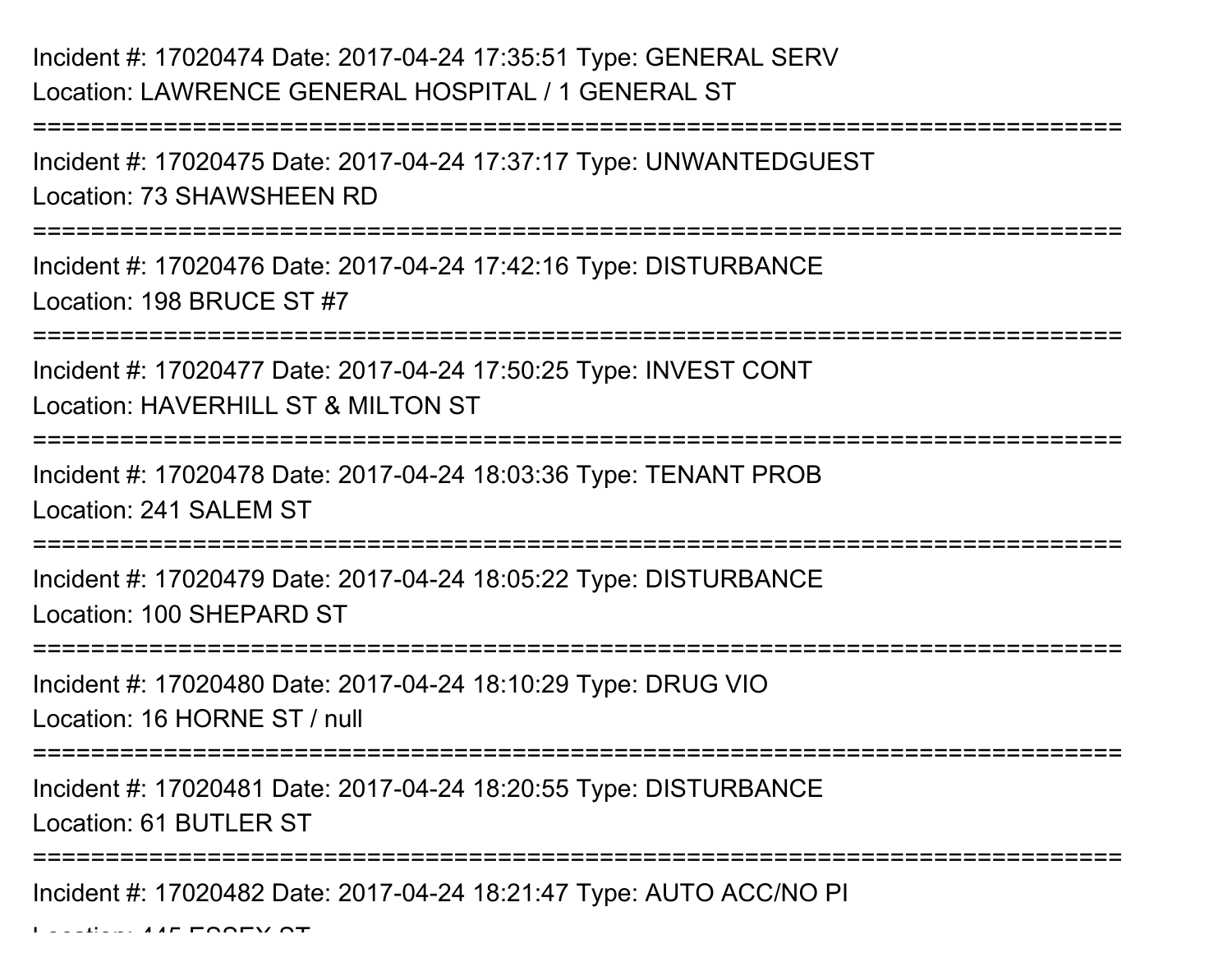Incident #: 17020483 Date: 2017-04-24 18:22:42 Type: MAL DAMG PROGLocation: 226 PHILLIPS ST

===========================================================================

Incident #: 17020484 Date: 2017-04-24 18:47:14 Type: HIT & RUN M/VLocation: 177 E HAVERHILL ST

===========================================================================

Incident #: 17020485 Date: 2017-04-24 18:51:19 Type: M/V STOPLocation: HAVERHILL ST & WARWICK ST

===========================================================================

Incident #: 17020486 Date: 2017-04-24 19:00:55 Type: M/V STOPLocation: 59 ESSEX ST

===========================

Incident #: 17020487 Date: 2017-04-24 19:03:57 Type: NOISE ORDLocation: F PLATT ST & FFRRY ST

===========================================================================

Incident #: 17020488 Date: 2017-04-24 19:05:16 Type: DISTURBANCELocation: 15 UNION ST

===========================================================================

Incident #: 17020489 Date: 2017-04-24 19:22:46 Type: DRUG VIOLocation: 12 HOBSON ST

===========================================================================

Incident #: 17020490 Date: 2017-04-24 19:37:43 Type: M/V STOP

Location: HAMPSHIRE ST & LOWELL ST

===========================================================================

Incident #: 17020491 Date: 2017 <sup>04</sup> 24 19:40:44 Type: MAN DOWN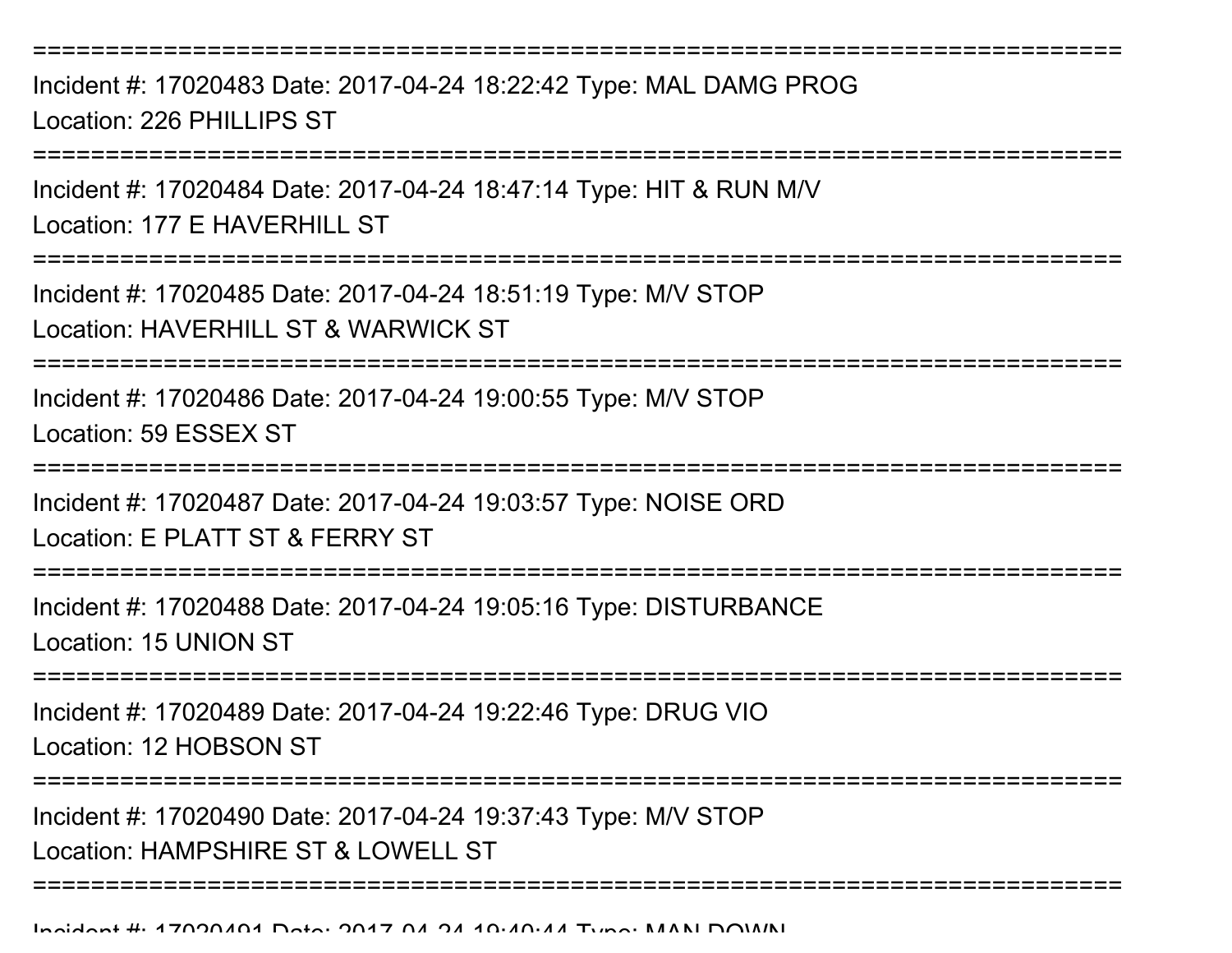#### Location: 102 SALEM ST

===========================================================================

Incident #: 17020492 Date: 2017-04-24 19:50:30 Type: SPECIAL CHECKLocation: FARRAH FUNERAL HOME / 170 LAWRENCE ST

===========================================================================

Incident #: 17020493 Date: 2017-04-24 19:51:51 Type: M/V STOPLocation: HAVERHILL ST & WHITE ST

===========================================================================

Incident #: 17020494 Date: 2017-04-24 19:56:08 Type: MEDIC SUPPORTLocation: 44 TOWER HILL ST FL 1

===========================================================================

Incident #: 17020495 Date: 2017-04-24 20:00:51 Type: DRUG VIOLocation: 19 ALLYN TER

===========================================================================

Incident #: 17020496 Date: 2017-04-24 20:02:37 Type: M/V STOPLocation: BRADFORD ST & HAMPSHIRE ST

===========================================================================

Incident #: 17020497 Date: 2017-04-24 20:05:46 Type: MEDIC SUPPORTLocation: 241 SALEM ST

===========================================================================

Incident #: 17020498 Date: 2017-04-24 20:15:55 Type: DOMESTIC/PROGLocation: 41 N PARISH RD

===========================================================================

===========================================================================

Incident #: 17020499 Date: 2017-04-24 20:19:47 Type: NOISE ORDLocation: 51 BASSWOOD ST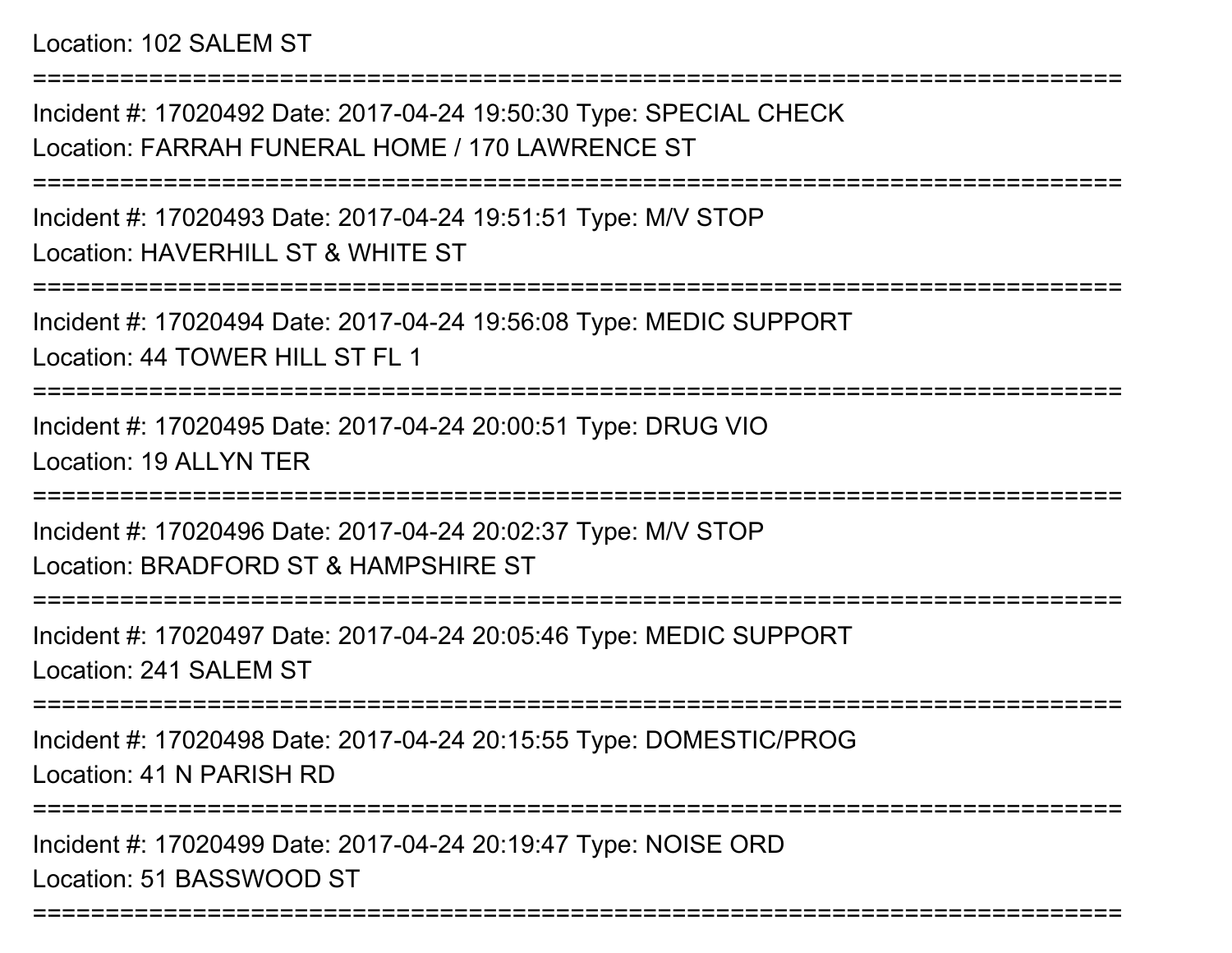## Incident #: 17020500 Date: 2017-04-24 20:26:51 Type: SUS PERS/MVLocation: 36 POPLAR ST

===========================================================================

Incident #: 17020501 Date: 2017-04-24 20:30:31 Type: ALARM/BURGLocation: 599 CANAL ST

===========================================================================

Incident #: 17020502 Date: 2017-04-24 20:34:48 Type: DISTURBANCELocation: 169 HAVERHILL ST #13

===========================================================================

Incident #: 17020503 Date: 2017-04-24 20:55:47 Type: M/V STOP

Location: ELM ST & HAMPSHIRE ST

===========================================================================

Incident #: 17020504 Date: 2017-04-24 21:00:06 Type: KEEP PEACELocation: 18 BELLEVUE ST

===========================================================================

Incident #: 17020505 Date: 2017-04-24 21:07:23 Type: NOISE ORDLocation: 392 CHESTNUT ST

===========================================================================

Incident #: 17020506 Date: 2017-04-24 21:09:27 Type: SUS PERS/MV

Location: FRANKLIN ST & METHUEN ST

===========================================================================

Incident #: 17020507 Date: 2017-04-24 21:11:47 Type: MAN DOWNLocation: S UNION ST & SALEM ST

**================** 

Incident #: 17020508 Date: 2017-04-24 21:11:50 Type: MV/BLOCKINGLocation: 341 S BROADWAY #D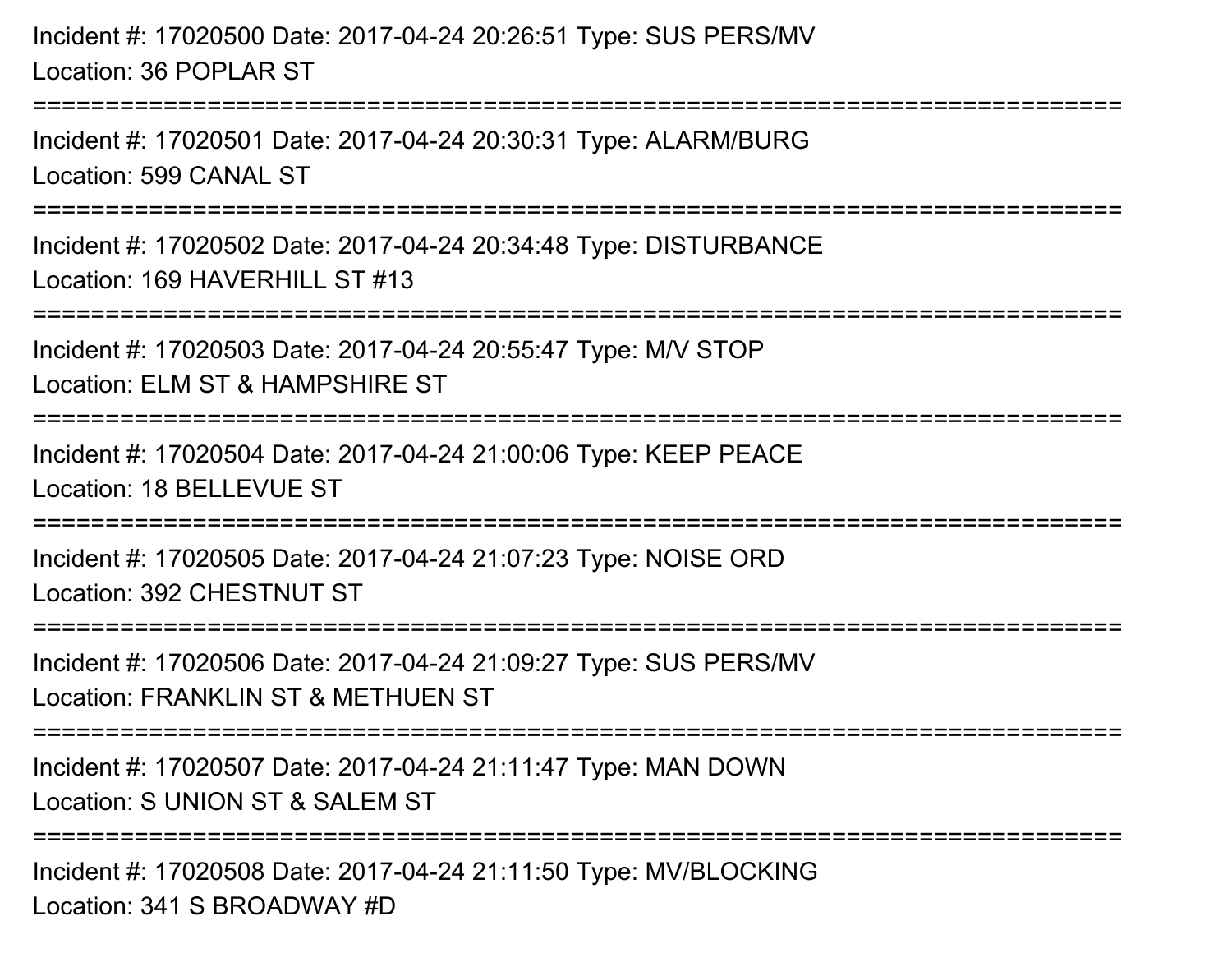Incident #: 17020509 Date: 2017-04-24 21:12:30 Type: DISTURBANCELocation: 135 MARGIN ST FL 2

 $\mathcal{L}$  and  $\mathcal{L}$  and  $\mathcal{L}$  and  $\mathcal{L}$  are  $\mathcal{L}$  and  $\mathcal{L}$  and  $\mathcal{L}$  are  $\mathcal{L}$ 

===========================================================================Incident #: 17020510 Date: 2017-04-24 21:28:46 Type: SHOTS FIREDLocation: STORROW SCHOOL / 40 PLEASANT ST===========================================================================Incident #: 17020511 Date: 2017-04-24 21:43:30 Type: ALARM/BURGLocation: 101 AMESBURY ST========================= Incident #: 17020512 Date: 2017-04-24 21:46:54 Type: MEDIC SUPPORTLocation: MCDONALDS / 50 BROADWAY===========================================================================Incident #: 17020513 Date: 2017-04-24 22:10:18 Type: M/V STOP Location: SOUTH LAWRENCE EAST SCHOOL / 165 CRAWFORD ST===========================================================================Incident #: 17020514 Date: 2017-04-24 22:15:35 Type: ALARM/BURGLocation: CVS PHARMACY / 205 S BROADWAY===========================================================================Incident #: 17020515 Date: 2017-04-24 22:25:50 Type: NOISE ORDLocation: 20 BERKELEY ST===========================================================================Incident #: 17020516 Date: 2017-04-24 22:32:14 Type: M/V STOPLocation: CARVER ST & SALEM ST===========================================================================Incident #: 17020517 Date: 2017-04-24 22:35:17 Type: M/V STOP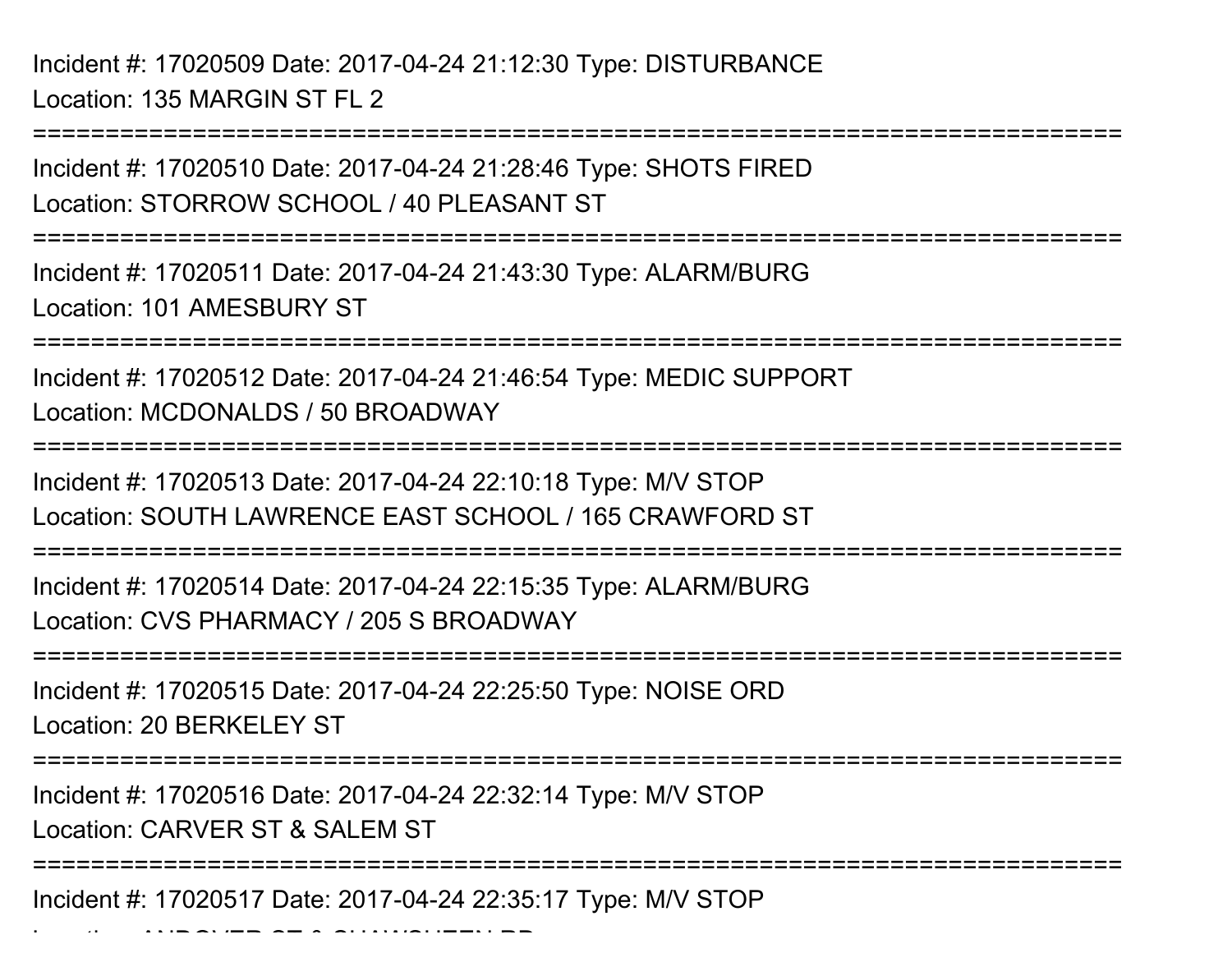Incident #: 17020519 Date: 2017-04-24 22:39:29 Type: SUS PERS/MVLocation: 61 ESSEX ST

===========================================================================

Incident #: 17020518 Date: 2017-04-24 22:40:18 Type: M/V STOPLocation: HAVERHILL ST & WEST ST

===========================================================================

Incident #: 17020520 Date: 2017-04-24 23:04:44 Type: M/V STOPLocation: BROADWAY & CEDAR ST

===========================================================================

Incident #: 17020521 Date: 2017-04-24 23:09:12 Type: M/V STOPLocation: MERRIMACK ST & S BROADWAY

===========================================================================

Incident #: 17020522 Date: 2017-04-24 23:25:42 Type: M/V STOP

Location: BROADWAY & WATER ST

===========================================================================

Incident #: 17020523 Date: 2017-04-24 23:25:46 Type: NOTIFICATIONLocation: 94 RAILROAD ST

===========================================================================

Incident #: 17020524 Date: 2017-04-24 23:28:44 Type: NOTIFICATIONLocation: 48 RAILROAD ST

===========================================================================

===========================================================================

Incident #: 17020525 Date: 2017-04-24 23:36:39 Type: ALARM/BURGLocation: HAFFNERS GAS STATION / 194 S BROADWAY